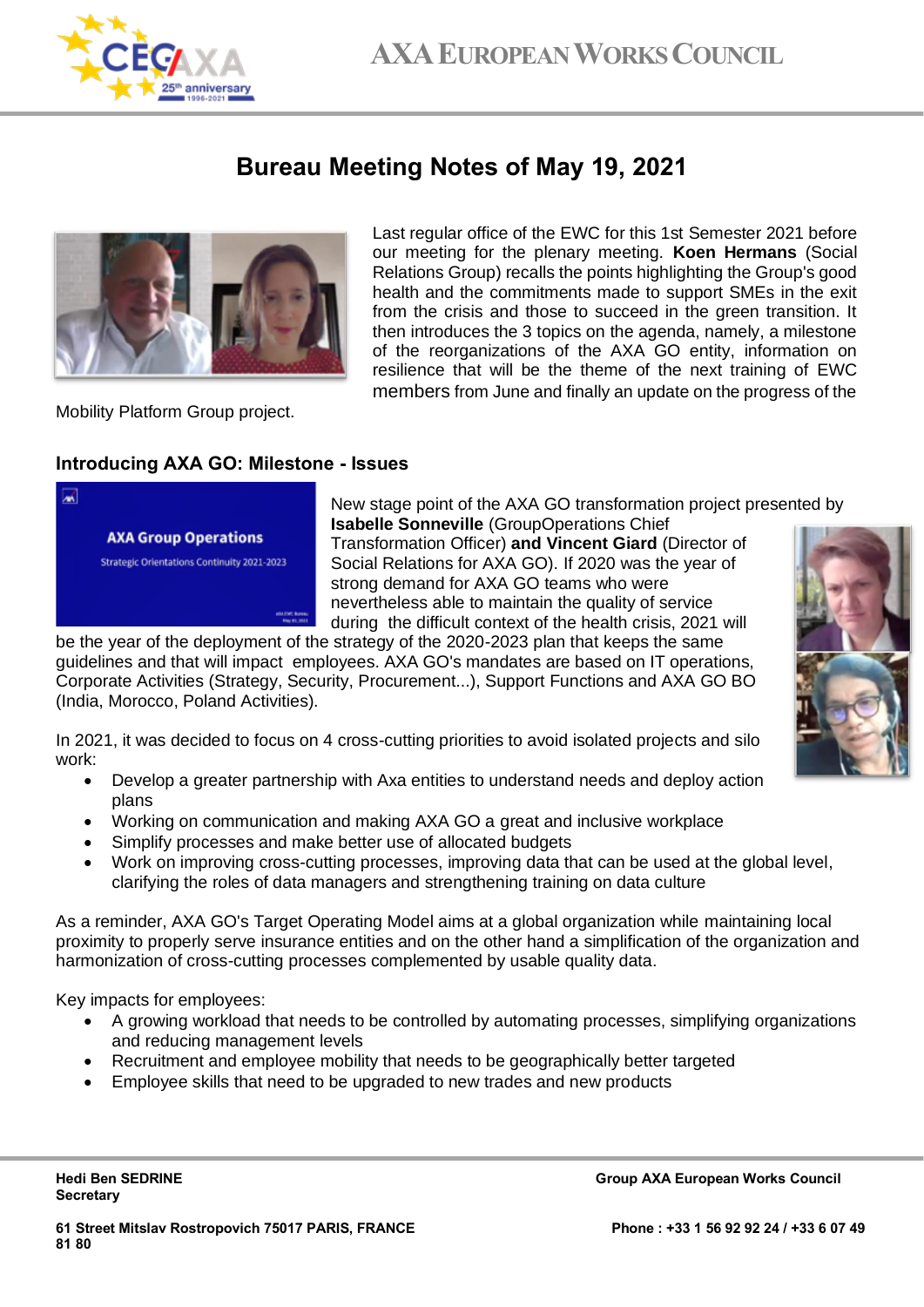

# **AXAEUROPEAN WORKS COUNCIL**

The implementations of the reorganizations will take place in 2 stages, June 2021 and January 2022 to ensure some stability between these two phases and to take the time to analyze the impacts for employees.

#### **Questions and Answers**



**Daniel Folgado** asks the Management about the additional means put in place in the face of the risk of increased IT security with the deployment of smartworking. Isabelle Sonneville confirms that in recent years AXA has put the means and resources to have the ability to defend itself against computer attacks, however, she stresses the need for a better understanding and vigilance of employees on this risk and that additional training will no doubt be useful.

**Patricia Nunez** stresses the concern of employees impacted by the repeated thefts of private datas, suffered by AXA and wants to know the planned support devices. Vincent Giard confirms that there are no sensitive data stolen (medical or financial) and details the accompanying measures:

- HR platform to answer questions from impacted employees
- Legal platform in case of identity theft and dedicated lawyers
- Mobilizing IT experts to assist the impacted employee

Isabelle Sonneville proposes that the subject of professional or private IT security measures deployed by the Group be proposed in a future Bureau of EWC.

Andrea Wolf questions the Management about the project of allocating tasks and costs between the Group and AXA GO in Germany from 1<sup>st</sup> January 2022, but which seems to be now held back.

Isabelle Sonneville replies that the idea is to encourage proximity when it makes sense and when projects are developed specifically for countries, the aim will be to transfer the dedicated activity locally. This has an impact in terms of the allocation of human resources but also economic in terms of income for AXA GO and cost for the local entity. This is why this part of activity transfer is frozen until further analysis of its consequences.

In response to **Pascale Rauline** who asked the speakers about the action taken by the Group to limit the impact of data centers on the environment, Isabelle agrees that AXA GO is a big polluter and that a reflection is under way to optimize the management of  $CO<sup>2</sup>$ emissions from these data centers.

### **Information on the next Resilience training session on June 15, 2021**

Ahead of the training session dedicated to EWC members scheduled for June and November, **Stephanie Ricci** (Director of Training Group AXA) comes to present the topic of resilience that finds its meaning in the current context. This crisis has had a strong impact on our relations





The new way of working implies the need for the well-being of teams and managers through remote work. AXA is partnered with Resilience Institute and has set up various sessions with many leaders and HR at all levels. They must start by

**Secretary**

**Hedi Ben SEDRINE Group AXA European Works Council** 



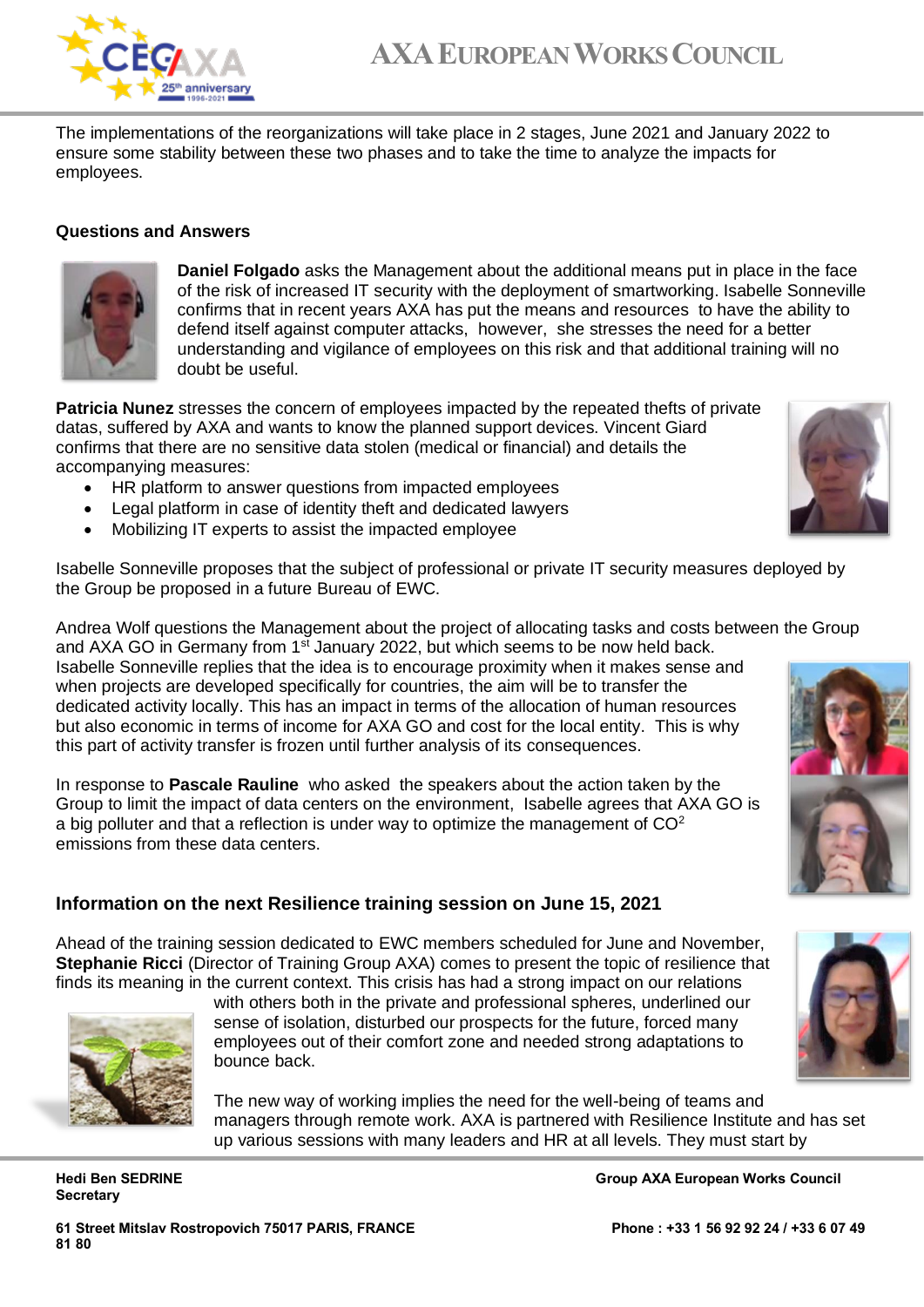

preserving themselves by developing resilience and practicing it on a daily basis, to take care of their teams to the best of their ability and also to train them in these actions of resilience. New managers will also have to be involved and the entities will have to take over on this subject for all employees.

The Secretary of the CEG, **Hedi Ben Sedrine,** stresses the importance of the work of reps in the daily support of the Group's employees, in a very complicated period, and that they must also work on their own resilience. Moreover, it expresses the fact that one must also become aware of the environment, oneself and others in order to move forward in a construction pattern because resilience is not something innate.



#### **Introducing the future Group Mobility Platform**



**Fanny Deconinck** (Headof Talent Attraction and Employer Brand)and **Amanda Vaughan** (Talent and Development Manager ) came to demonstrate Move (name chosen for this platform) which is part of the Group's 2023 ambition in terms of employer reference for the employability and mobility of its employees.

The deployment will take place from 6 July for 6 entities of AXA (AXA Belgium, GIE, XL, AXA Partners, AXA GO, AXA IM) representing 40 countries and nearly 30,000 employees. Today this platform is

available in the 5 most used languages in the Group (French, English, Spanish, German and Dutch). This platform will allow to consult job offers and apply in internal mobility but also to identify training courses in e-learning, combined with skills to acquire, to reach the level required by the offers offered and thus prepare career paths.



**Jean Marc Houssieux** (Move Project Manager) then demonstrates the tool for members of the Office.



#### **Questions - Answers**

**Hedi Ben Sedrine** agrees that this is a very powerful tool, but success will depend on the buy-in and use that will be made by the employees. Moreover, the expertise acquired by elected officials throughout their careers as representatives of employees, especially for permanent staff, must be taken into account. This will enhance and facilitate their integration during a transition to the operational.

**Amanda Vaughan and Fanny Deconinck** then shed some light on the issues of the Members of the Secretariat:

The philosophy of this platform is a response to AXA's lack of ability to share and retain talent in the Group who lack information about the existing jobs market within the Group.

Access to employee data by recruitment teams is also fundamental to working more closely on profiles that might be consistent with the positions offered.